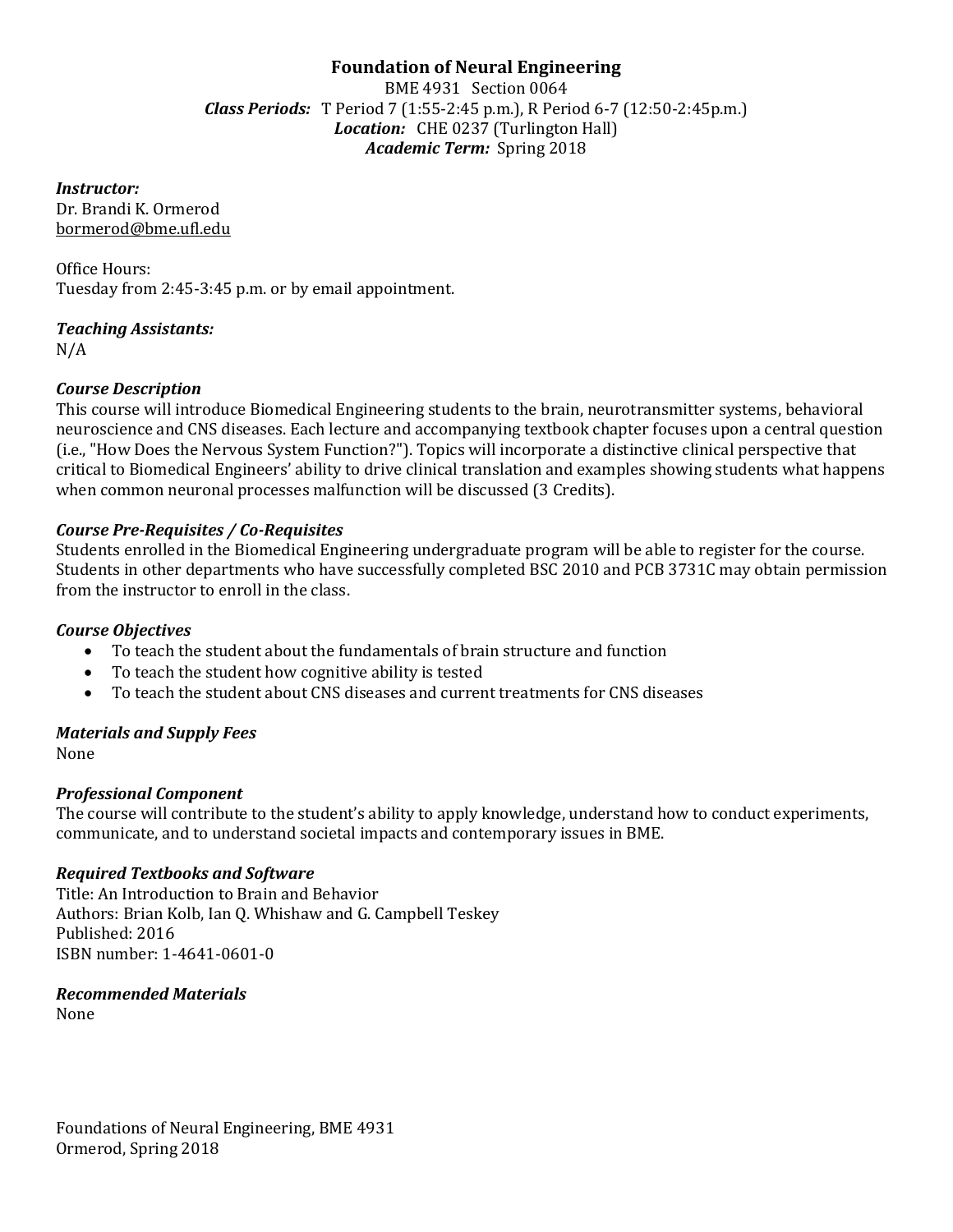# *Course Schedule (Subject to change at the discretion of the professor)*

| <b>Date</b>                 | Week                    | <b>Class</b>   | <b>Lecture Topic</b>                                                  | Chapter        |
|-----------------------------|-------------------------|----------------|-----------------------------------------------------------------------|----------------|
| Tuesday, January 9, 2018    | 1                       | 1              | Introduction                                                          |                |
| Thursday, January 11, 2018  |                         | $\overline{2}$ | Perspective organization for student discussions                      |                |
|                             |                         |                | What are origins of the brain and behavior?                           | $\mathbf{1}$   |
| Tuesday, January 16, 2018   | $\overline{2}$          | 3              | What is the nervous system's functional anatomy?                      | $\overline{2}$ |
| Thursday, January 18, 2018  |                         | 4              | What are the nervous system's functional units?                       | $\mathbf{3}$   |
|                             |                         |                | Student Perspective Discussions Chapters 1 and 2                      |                |
| Tuesday, January 23, 2018   | 3                       | 5              | How do neurons communicate and adapt?                                 | $4-1, 2$       |
| Thursday, January 25, 2018  |                         | 6              | How do neurons integrate and transmit information?                    | $4-3, 4$       |
|                             |                         |                | Student Perspective Discussions Chapter 3 and 4                       |                |
| Tuesday, January 30, 2018   | $\overline{\mathbf{4}}$ | 7              | How do neurons use electrical signals to transmit info?               |                |
| Thursday, February 1, 2018  |                         | 8              | $5-1, 2$<br>Neurotransmitter Systems, Behavior and Memory<br>$5-3, 4$ |                |
|                             |                         |                | Student Perspective Discussions Chapter 4 and 5                       |                |
| Tuesday, February 6, 2018   | 5                       | 9              | Test 1                                                                |                |
| Thursday, February 8, 2018  |                         | 10             | <b>Test Review</b>                                                    |                |
|                             |                         |                | How do drugs and hormones influence the brain?                        | 6              |
| Tuesday, February 13, 2018  | 6                       | 11             | How do we study the brain's structures and functions?                 | $\overline{7}$ |
| Thursday, February 15, 2018 |                         | 12             | How does the nervous system develop and adapt?                        | 8              |
|                             |                         |                | Student Perspective Discussions Chapter 6 and 7                       |                |
| Tuesday, February 20, 2018  | $\overline{7}$          | 13             | How do we sense, perceive and see the world?                          | $9-1, 2, 3$    |
| Thursday, February 22, 2018 |                         | 14             | Seeing the visual world                                               | $9-4, 5$       |
|                             |                         |                | Student Perspective Discussions Chapter 8 and 9                       |                |
| Tuesday, February 27, 2018  | 8                       | 15             | How do we hear, speak and make music?                                 | $10-1, 2, 3$   |
| Thursday, March 1, 2018     |                         | 16             | Language, Music and non-human communication                           | $10-4,5$       |
|                             |                         |                | Student Perspectives Chapter 10                                       |                |
| Tuesday, March 6, 2018      | 9                       |                |                                                                       |                |
| Thursday, March 8, 2018     |                         |                | <b>Spring Break</b>                                                   |                |
|                             |                         |                |                                                                       |                |
| Tuesday, March 13, 2018     | 10                      | 17             | Test 2                                                                |                |
| Thursday, March 15, 2018    |                         | 18             | Review                                                                |                |
|                             |                         |                | How does the nervous system sense and produce movement?               | $11-1, 2, 3$   |
| Tuesday, March 20, 2018     | 11                      | 19             | Somatosensation                                                       | $11 - 4,5$     |
| Thursday, March 22, 2018    |                         | 20             | What causes emotion and motivated behavior?                           | 12             |
|                             |                         |                | Student Perspectives Discussions Chapter 11 and 12                    |                |
| Tuesday, March 27, 2018     | 12                      | 21             | Why do we sleep and dream?                                            | 13             |
| Thursday, March 29, 2018    |                         | 22             | How do we learn and remember?                                         | $14 - 1, 2, 3$ |
|                             |                         |                | Plasticity and recovery from brain injury                             | $14 - 4,5$     |
| Tuesday, April 3, 2018      | 13                      | 23             | Student Perspectives Discussions Chapter 13 and 14                    |                |
| Thursday, April 5, 2018     |                         | 24             | How does the brain think?                                             | $15 - 1, 2, 3$ |
|                             |                         |                | Cerebral assymetry and cognitive organization                         | $15 - 4,5$     |
| Tuesday, April 10, 2018     | 14                      | 25             | Student Perspectives Discussions Chapter 15 and 16                    |                |
| Thursday, April 12, 2018    |                         | 26             | What happens when the brain misbehaves?                               | $16-1, 2, 3$   |
|                             |                         |                | Understanding and treating psychiatric disorders                      | $16 - 4,5$     |
| Tuesday, April 17, 2018     | 15                      | 27             | Test 3                                                                |                |
| Thursday, April 19, 2018    |                         | 28             | Review                                                                |                |
|                             |                         |                | Class summary/Evaluations                                             |                |
| Tuesday, April 24, 2018     | 16                      | 29             | Wrap Up                                                               |                |

# *Attendance Policy, Class Expectations and Make-Up Policy*

Foundations of Neural Engineering, BME 4931 Ormerod, Spring 2018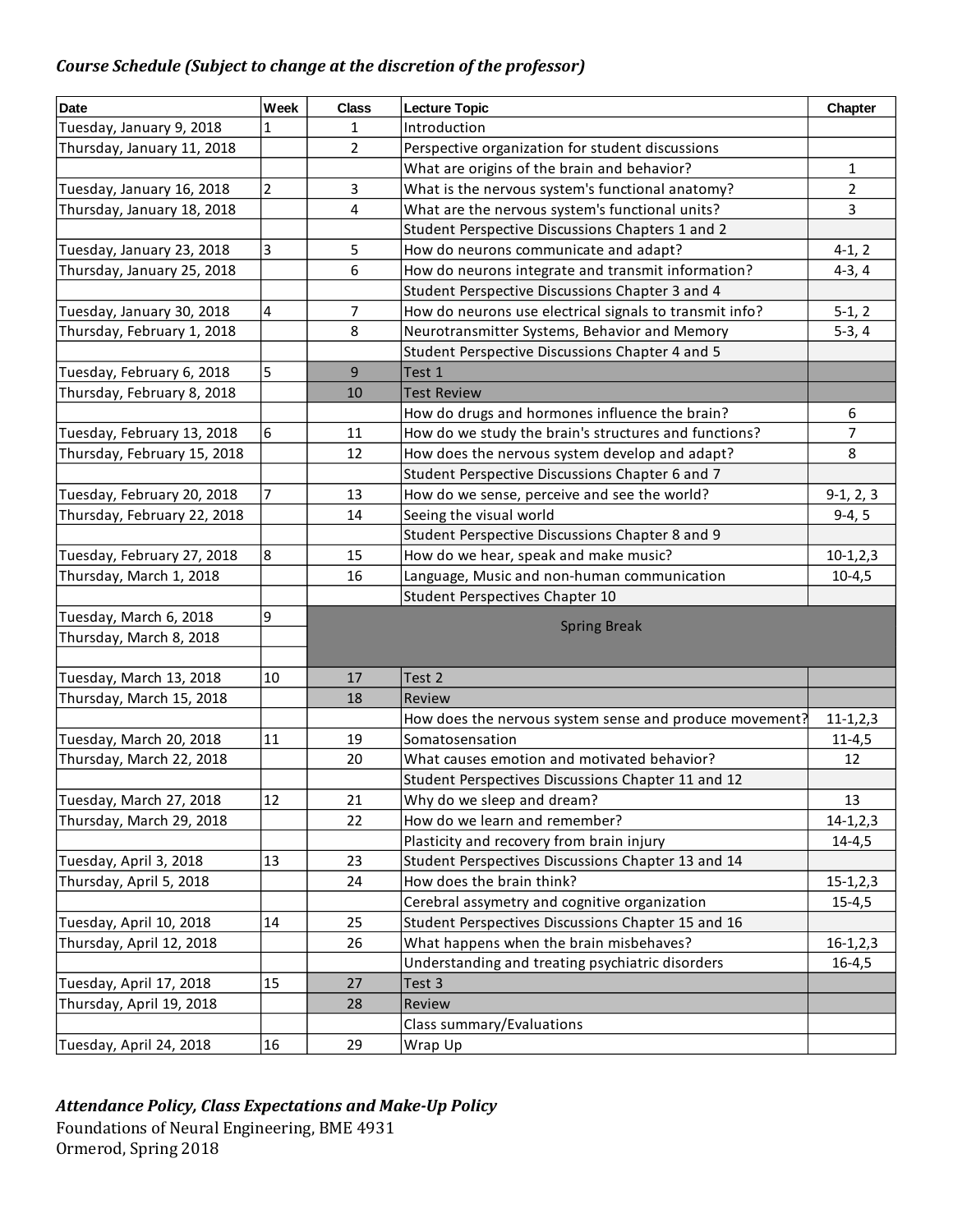Students will sign an attendance sheet each class. Class attendance will count for 10% of the final grade (the student may miss up to 3 classes without penalty).

Students will be tested on all material presented in lectures and in the textbook. Students attending lectures will acquire insight about topics that the professor deems important and will be likely to focus upon in tests. Tests can only be made up if an absence is excusable according to university policies in the graduate catalog [\(http://gradcatalog.ufl.edu/content.php?catoid=10&navoid=2020#attendance\)](http://gradcatalog.ufl.edu/content.php?catoid=10&navoid=2020#attendance). Note that conference attendance, training course enrollment or any other personal choice to miss class is at the discretion of the student and is not an excusable reason for missing class.

Appropriate documentation for illness (i.e. a doctor's note STATING that the student could not attend class on the specific day the class was held because of illness) or a copy of the family member's death certificate will be required to consider a test or student discussion makeup. Without valid documentation, the total amount that a student missing the original test or discussion date will be able to obtain on a rewritten test will be reduced by 20% per day after the test or discussion date specified in the syllabus. **NOTE: Students attending class may follow lecture slides on an electronic device, but will be asked to leave the class if using a laptop, cell phone, tablet or any other electronic device for any other reason.** 

#### *Evaluation of Grades*

| <b>Assignment</b>              | <b>Total Points</b> | <b>Percentage of Final</b> |
|--------------------------------|---------------------|----------------------------|
|                                |                     | Grade                      |
| Attendance                     | 30                  | 10%                        |
| <b>Student Discussions (3)</b> | 150                 | 30%                        |
| Test 1                         | 50                  | 20%                        |
| Test 2                         | 50                  | 20%                        |
| Test 3                         | 50                  | 20%                        |
| Total                          |                     | 100%                       |

### *Grading Policy*

| <b>Percent</b> | Grade | Grade         |
|----------------|-------|---------------|
|                |       | <b>Points</b> |
| $\geq 92$      | A     | 4.00          |
| 90-91          | $A-$  | 3.67          |
| 87-89          | B+    | 3.33          |
| 83-86          | B     | 3.00          |
| 80-82          | B-    | 2.67          |
| 77-79          | $C+$  | 2.33          |
| 73-76          | C     | 2.00          |
| 70-72          | $C -$ | 1.67          |
| 67-69          | D+    | 1.33          |
| 63-66          | D     | 1.00          |
| 60-62          | D-    | 0.67          |
| < 60           | E     | 0.00          |

#### **I spend a LOT of time grading to ensure that grading is fair. I do not negotiate grades given for test answers to improve your GPA. Students who do not return their graded tests after review will receive zero for that test.**

Foundations of Neural Engineering, BME 4931 Ormerod, Spring 2018 I will round your grade to the nearest  $10<sup>th</sup>$  of a point and then assign your letter grade based upon the table. I do not curve grades. The test criteria are very clearly stated. If a test question is not answered correctly by at least one student in the class, I will throw out the test question. Note: a C- average is equivalent to a GPA of 1.67, and therefore, it does not satisfy this graduation requirement. Graduate students, in order to graduate, must have an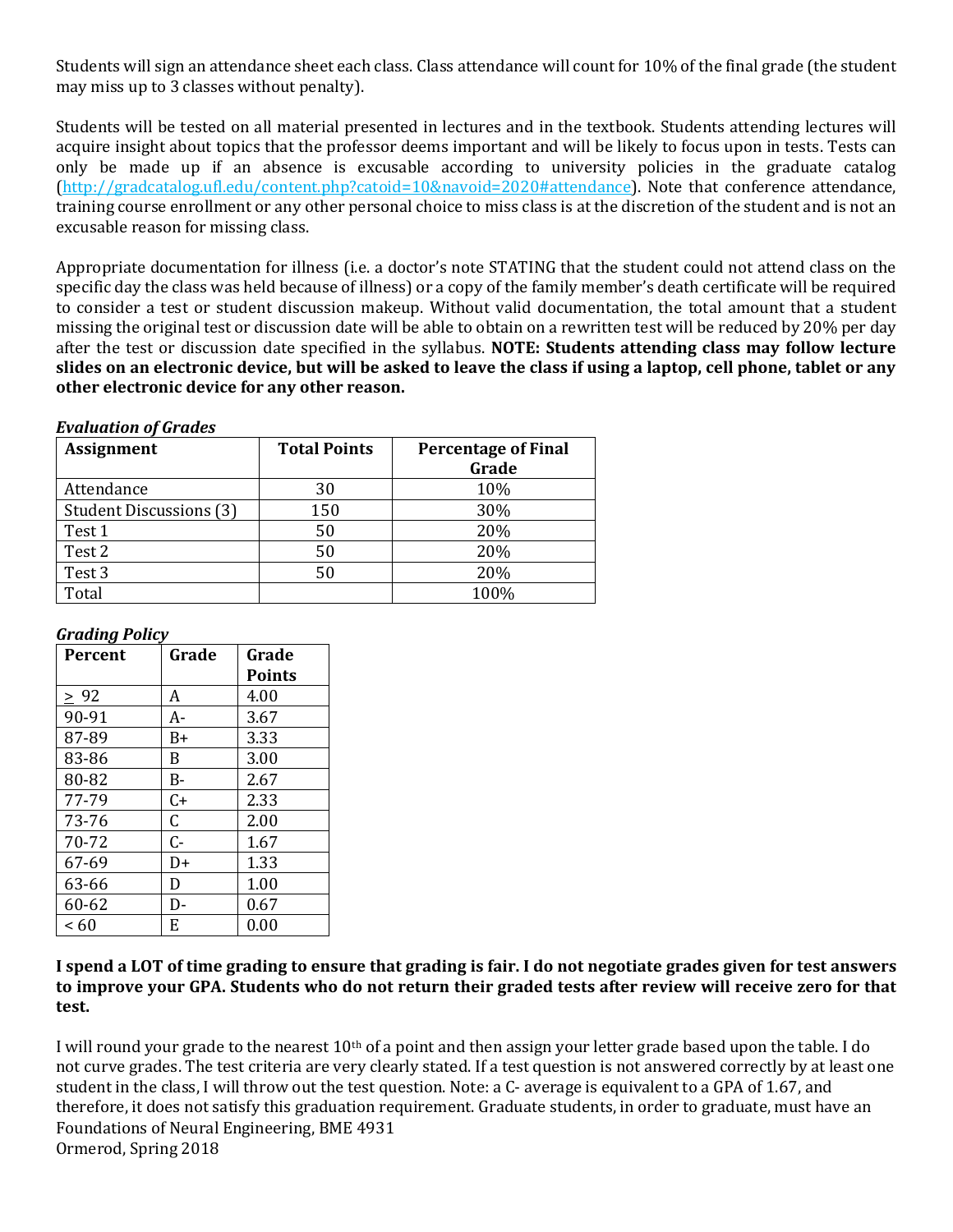overall GPA of 3.0 or better (B or better). Note: a B- *average* is equivalent to a GPA of 2.67, and therefore, it does not satisfy this graduation requirement.

More information on UF grading policy may be found at: <http://gradcatalog.ufl.edu/content.php?catoid=10&navoid=2020#grades>

#### *Students Requiring Accommodations*

Students with disabilities requesting accommodations should first register with the Disability Resource Center (352- 392-8565, https://www.dso.ufl.edu/drc) by providing appropriate documentation. Once registered, students will receive an accommodation letter which must be presented to the instructor when requesting accommodation. Students with disabilities should follow this procedure as early as possible in the semester.

#### *Course Evaluation*

Students are expected to provide feedback on the quality of instruction in this course by completing online evaluations at [https://evaluations.ufl.edu/evals.](https://evaluations.ufl.edu/evals) Evaluations are typically open during the last two or three weeks of the semester, but students will be given specific times when they are open. Summary results of these assessments are available to students at [https://evaluations.ufl.edu/results/.](https://evaluations.ufl.edu/results/)

#### *University Honesty Policy*

UF students are bound by The Honor Pledge which states, **"We, the members of the University of Florida community, pledge to hold ourselves and our peers to the highest standards of honor and integrity by abiding by the Honor Code".** On all work submitted for credit by students at the University of Florida, the following pledge is either required or implied:**"On my honor, I have neither given nor received unauthorized aid in doing this assignment."**

**As such, Gators do not cheat, plagiarize, bribe, misrepresent, conspire, or fabricate. Furthermore, as part of your obligation to uphold the Honor Code, you should report any condition that facilitates academic misconduct to appropriate personnel.**

**If a student is found responsible for the alleged violations of the Student Conduct Code, one or more of the following sanctions may be imposed:**

| - Written Reprimand                        | - Community Service                  |
|--------------------------------------------|--------------------------------------|
| - Conduct Probation w/o Loss of Privileges | - Educational Sanctions              |
| - Conduct Probation w/Loss of Privileges   | - Loss of Privileges                 |
| - Deferred Suspension                      | - Reduced or Failing Grades          |
| - Suspension from the University           | - Restitution for Damages            |
| - Expulsion from the University            | - Room Transfer/Removal from Housing |

The Honor Code (https://www.dso.ufl.edu/sccr/process/student-conduct-honor-code/) specifies a number of behaviors that are in violation of this code and the possible sanctions. Furthermore, you are obligated to report any condition that facilitates academic misconduct to appropriate personnel. If you have any questions or concerns, please consult with the instructor or TA in this class.

Students may study for their tests in groups, but tests must be written **INDEPENDENTLY** without the assistance written, verbal, electronic or other aides. No electronic devices will be permitted during tests. Students who engage

Foundations of Neural Engineering, BME 4931 Ormerod, Spring 2018